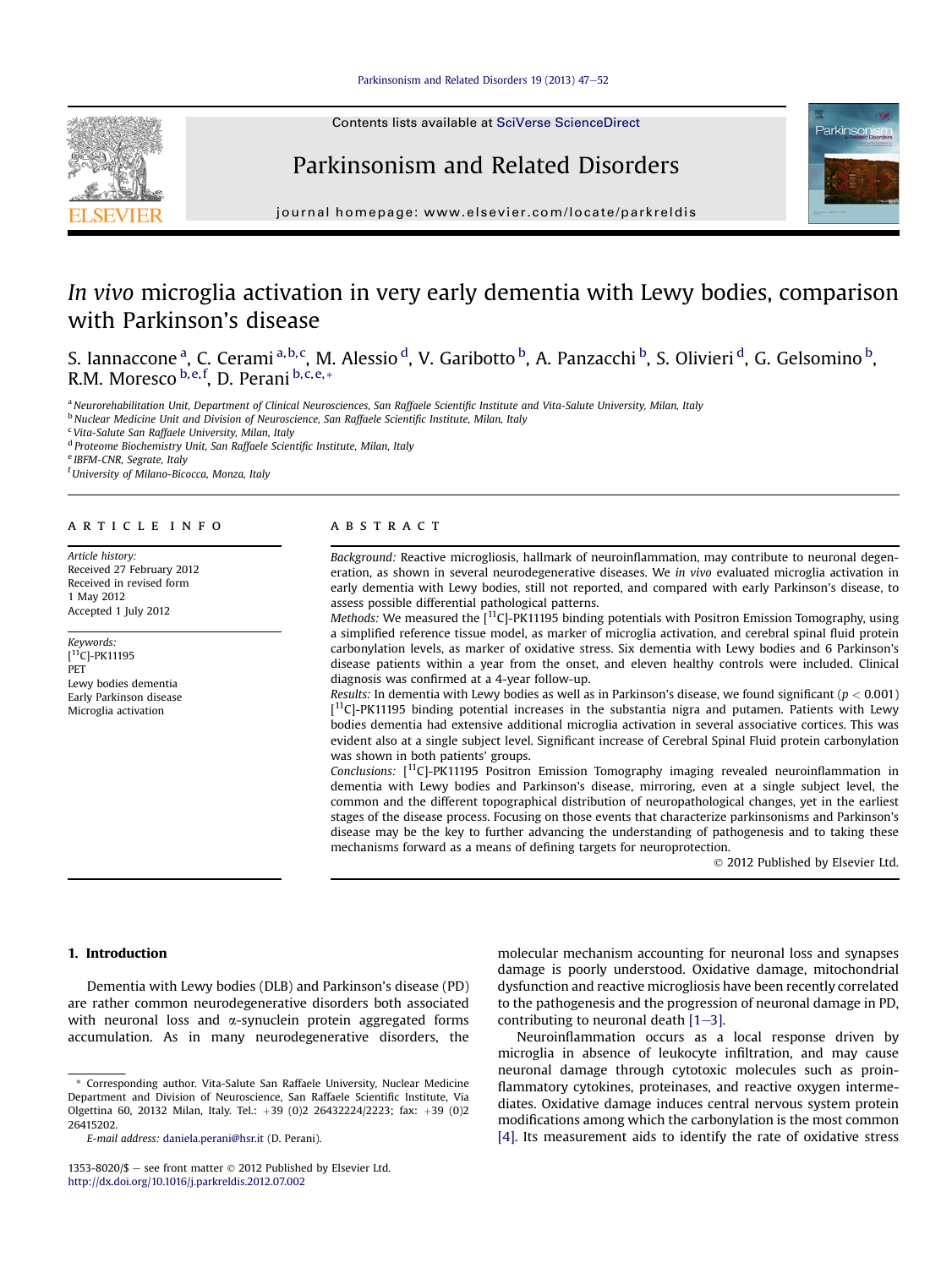<span id="page-1-0"></span>linked to the underlying neuropathology and has been suggested as a possible correlate of neuronal damage [\[4\]](#page-4-0).

As for the anatomical correlates of neuroinflammation, postmortem studies in PD patients reported activated microglia in the substantia nigra, putamen, cingulate cortex and medial temporal structures [\[5,6\].](#page-4-0) This suggests that the pathogenic insult induces an ongoing inflammatory/cytotoxic response, closely to sites of active brain pathology and at distance, possibly consequent to disconnection processes. An association between activated microglia and a-synuclein immunopositive neurons has been also reported in post-mortem DLB [\[7\].](#page-5-0) Thus, in these patients, the microgliamediated inflammatory process seems to progressively surround degenerated neurons containing Lewy bodies inclusions.

Microglia may cause neuronal damage through the release of cytotoxic molecules, as supported by PD animal models [\[8\].](#page-5-0) During its activation, it expresses de novo the "peripheral benzodiazepine binding site" (PBBS), recently renamed translocator protein (TSPO) [\[9\]](#page-5-0), a binding site which is abundant on cells of mononuclear phagocyte lineage, but usually poorly expressed in healthy brain.

The key role of neuroinflammation in neurological disorders has stimulated the search for specific radiotracers targeting the peripheral benzodiazepine receptor (PBR)/18 kDa translocator protein (TSPO), as hallmark of neuroinflammation.

PBR/TSPO has a very low level of expression in normal brain parenchyma and resident microglia of the healthy brain, while its expression is dramatically enhanced after activation of microglial cells following brain injury and neuroinflammation, as in vivo shown by [Nmethyl-11C](R)-1-(2-chlorophenyl)-N-(1-methylpropyl)-3 isoquinolinecarboxamide ( $[$ <sup>11</sup>C]-PK11195) and Positron Emission Tomography (PET) imaging  $[1,10-12]$  $[1,10-12]$  $[1,10-12]$ . PK11195 is the prototype synthetic ligand widely used for the functional characterization of TPSO in view of the increased TSPO expression associated with activated microglia and infiltrating macrophages in states of disease [\[9\]](#page-5-0). Given this relative cellular selectivity, the measurement of TSPO dependent binding of PK11195, is considered a valid in vivo marker of the neuroinflammatory burden [\[1\].](#page-4-0)

Consistent with experimental and post-mortem observations of a characteristically distributed pattern of microglia activation in areas of focal pathology, PBBS/TPSO expression significantly increases in patients with neurodegenerative processes. Regional increase of  $\int_0^{11}$ C]-PK11195 PET binding has been indeed documented in patients with Alzheimer's disease closely to the pathological sites, thus in the entorhinal, temporoparietal and cingulate cortex [\[10\]](#page-5-0) and in several neurological disorders (see as review [\[13\]\)](#page-5-0). Neuroinflammation has been also reported using  $[11C]$ -PK11195 and PET in PD  $[14-16]$  $[14-16]$  $[14-16]$  and in parkinsonisms, such as corticobasal degeneration and progressive supranuclear palsy [\[17,18\].](#page-5-0) The previous in vivo PET studies of microglia activation in PD showed different patterns of inflammation involving either selectively midbrain and putamen [\[14,15\]](#page-5-0) or more diffusely basal ganglia, pons and cortical regions [\[16\]](#page-5-0).

No in vivo comparable studies are yet reported in DLB.

Our aim is thus to improve current knowledge on the possible role of neuroinflammation/cytotoxic environment associated with the pathologic changes of dopaminergic cells in DLB and to compare the results with comparably early PD.

DLB subjects, presenting with parkinsonism, but with a more diffuse neurodegeneration associated with dementia, might reveal a widespread brain pattern of neuroinflammation, also at a cortical level. We thus aim also at identifying putative specific PET patterns that could differentiate these diseases.

We also perform proteomic analysis of Cerebral Spinal Fluid (CSF) markers of oxidative stress in our patients, and comparing protein carbonylation levels with matched normal controls.

#### 2. Material and methods

## 2.1. Subjects

We consecutively recruited drug-naïve early stage patients affected by either probable DLB (6 cases, 2 female and 4 male, mean age  $72 \pm 8.1$ ) or probable idiopathic PD (6 cases, 3 female and 3 male, mean age  $70.2 \pm 2.9$ ) according to the current diagnostic criteria [\[19,20\]](#page-5-0) at the outpatient's clinic of the Neurologic Unit, Department of Neurological Sciences, San Raffaele Scientific Institute, Milan.

All patients were clinically evaluated by two expert neurologists and performed a thorough clinical-instrumental evaluation, including MRI, in order to disclose possible differential diagnosis (i.e. vascular parkinsonism). The standard MRI studies did not reveal region of focal atrophy in the patients.

In the PET study, patients were compared with a group of 11 gender-matched healthy volunteers (age range 29-60 years) previously recruited for different protocols. For the proteomic analysis, we collected CSF samples of 12 healthy ageand gender-matched individuals (5 female and 7 male, mean age  $65 \pm 9.4$ ), who underwent lumbar puncture on account of a suspected neurological disease, which was excluded after a thorough CSF and clinico-instrumental evaluation. All controls reported negative history of neurologic disorders and were normal on neurological examination.

Demographic and clinical features of DLB and PD samples are summarized in Table 1. In particular, none of the PD patients presented cognitive decline or behavioral disorders, including hallucinations or sleep disorders, at a thorough neurobehavioral and neuropsychological evaluation. Global cognitive efficiency was within normal range (Mini Mental State Examination  $\geq$ 27/30) for all PD subjects.

At the enrollment, all DLB and PD patients had a short disease duration  $\left($  < 1 years from symptoms onset), that was comparable in the two groups. Motor system impairment and disease severity were determined in both patients' groups by means of Unified Parkinson's Disease Rating Scale and Hoen and Yahr Stage. Our DLB patients showed more severe impairment at the motor UPDRS-III and Hoen and Yahr scales, consistent with reports in patients even in early phase [\[21\].](#page-5-0)

A clinical-instrumental follow-up after 4-year from the clinical onset confirmed the diagnosis in all patients, which all presented a typical disease course.

Each subject gave written informed consent, following detailed explanation of the procedures, to take part in the study approved by the Local Ethical Committees,<br>which included neurological evaluation, [<sup>11</sup>C]-PK11195 PET imaging and CSF sample collection for CSF proteins carbonylation assay.

# 2.2.  $[$ <sup>11</sup>C]-PK11195 PET imaging

#### 2.2.1. Imaging protocol

All subjects underwent a  $[$ <sup>11</sup>C]-PK11195 PET imaging, using a multi-ring PET tomograph (PET-CT system "Discovery STE" General Electric Medical Systems), installed at the Nuclear Department, San Raffaele Scientific Institute, Milan. Subjects

#### Table 1

Clinical and demographic features in probable Parkinson's disease (PD) and dementia of Lewy bodies (DLB).

|                                       | Mean/st. dev   | PD1            | P <sub>D</sub> <sub>2</sub> | PD <sub>3</sub> | PD4      | P <sub>D5</sub> | PD <sub>6</sub> | Mean/st. dev | DLB <sub>1</sub> | DLB <sub>2</sub> | DLB3 | DLB4 | DLB5 | DLB6 |
|---------------------------------------|----------------|----------------|-----------------------------|-----------------|----------|-----------------|-----------------|--------------|------------------|------------------|------|------|------|------|
| Patients                              |                |                |                             |                 |          |                 |                 |              |                  |                  |      |      |      |      |
| Gender                                |                | м              | F                           | F               | М        | M               | Е               |              | Е                | Е                | м    | M    | M    | M    |
| Clinical subtype                      |                | Tremble        | Akinetic                    | Tremble         | Tremble  | Tremble         | Akinetic        |              |                  |                  |      |      |      |      |
| Age at examination                    | $70.2 \pm 2.9$ | 67             | 70                          | 70              | 74       | 60              | 69              | $72 \pm 8.1$ | 82               | 65               | 72   | 62   | 77   | 73   |
| Disease duration (months)             | $9.2 \pm 1.9$  |                | 8                           | 12              | 9        | 10              | 10              | $10 + 1.4$   | 11               | 10               | 12   | 10   | 9    | 8    |
| UPDRS I (cognitive functioning)       | $0.6 \pm 0.8$  | $\Omega$       |                             |                 | $\Omega$ | $\Omega$        | $\Omega$        | $6.2 + 2.3$  | 5                |                  | q    | 6    | 8    | 5    |
| UPDRS II (activities of daily living) | $4 \pm 1$      | 4              |                             | 5               | 3        |                 | 3               | $9 + 1.5$    | 11               | 10               | q    | 8    |      | 5    |
| UPDRS-III (motor examination)         | $7.2 \pm 3.9$  | $\overline{4}$ | 14                          | 7               | 5        | 6               | 6               | $20 + 4.6$   | 21               | 22               | 26   | 17   | 14   | 12   |
| Hoen and Yahr stage                   | $1.5 \pm 0.5$  |                | C.                          | 2               |          | 1.5             |                 | $2.7 + 0.27$ | 3                | 2.5              |      | 2.5  | 2.5  | 2    |
| MMSE (raw scores)                     | $29 \pm 1.41$  | 30             | 28                          | 27              | 30       | 30              | 29              | $24 \pm 3.9$ | 26               | 23               | 21   | 25   | 19   | 30   |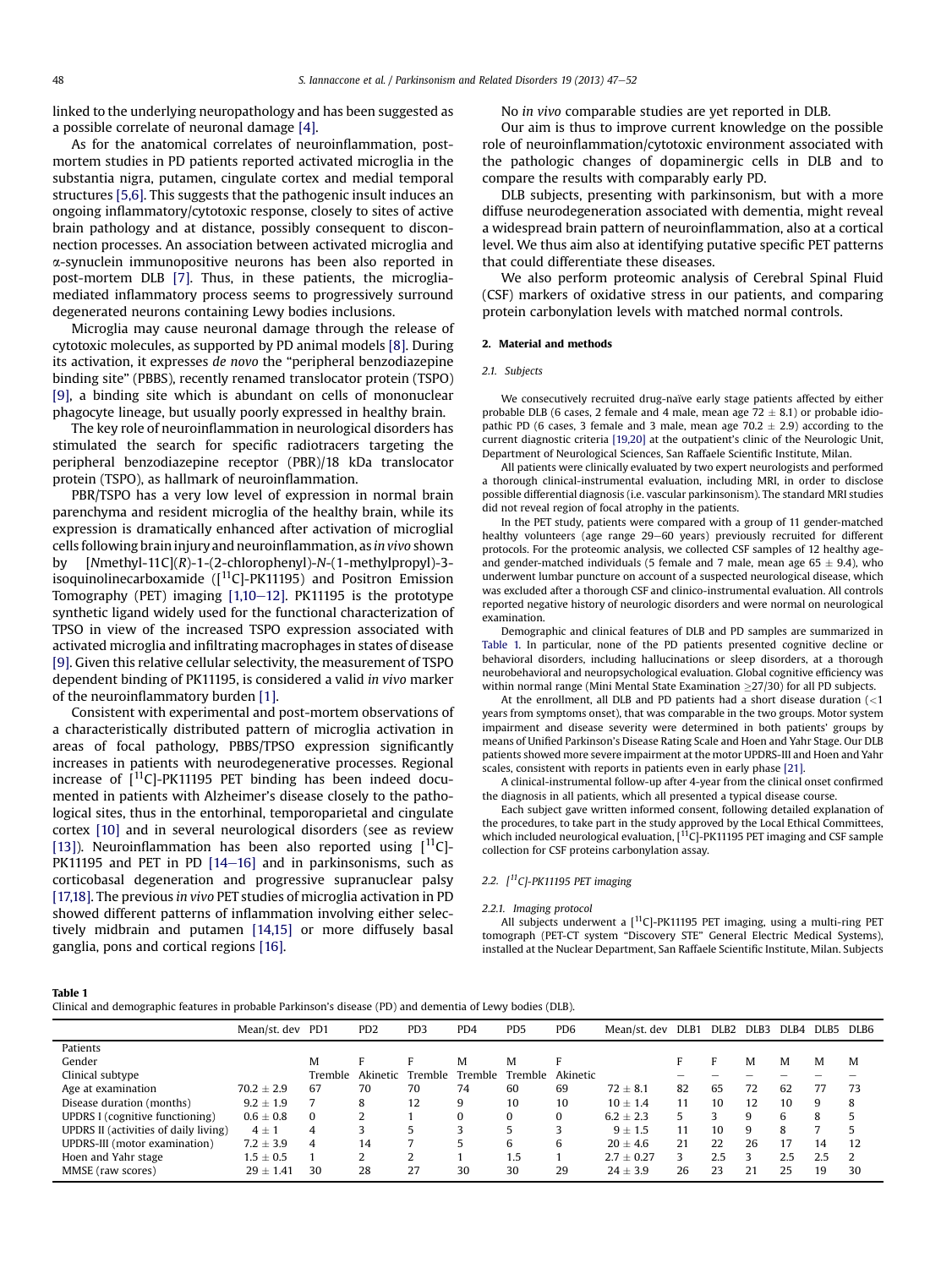<span id="page-2-0"></span>received an intravenous injection of approximately 370 MBq of  $[$ <sup>11</sup>C]-PK11195 (mean dose  $351 \pm 74$  MBq; range  $244-481$  MBq; radiochemical and chemical purity  $> 95\%$ ), prepared in our facility as previously described [\[22\].](#page-5-0)

Thirty-five sequential scans (slice thickness 4.25 mm; axial field of view 15.5 cm) were simultaneously acquired in 3D mode up to 60 min from tracer injection. PET data were corrected for attenuation artefacts, radioactive decay and scatter. Transaxial images were reconstructed using a Shepp-Logan filter (cut-off 5 mm filter width) in the trans-axial plane, and a Shepp-Logan filter (cut-off 8.5 mm) in the axial direction. Each plane was realigned over time to correct for patient's movement during acquisition time using statistical parametric mapping (SPM99) software (http://www.fi[l.ion.ucl.ac.uk/spm/software](http://www.fil.ion.ucl.ac.uk/spm/software)).

#### 2.2.2. Generation of parametric images

To obtain parametric images of the specific measure of the  $[11C]$ -PK11195 binding, known as binding potential (BP), we use simplified reference tissue model (SRTM) [\[23\]](#page-5-0). This model allows the calculation of the BP and the relative influx of radioactivity using a brain area devoid of the neurochemical target of interest (the reference region) as input function. Since PBRs receptors are only minimally expressed in cortical normal brain parenchyma, it may be used as reference region for the calculation of the time course of the non-displaceable fraction of the radioligand. An operator independent analysis (cluster analysis) was used to define the input function since in pathological conditions is not possible to identify a priori a brain region devoid of activated microglia-linked PBRs. This analysis classify PET images in nine hierarchical clusters built according to their time-activity curves (TAC) shape and allows to extract regions where ligand kinetic approximate that of normal brain parenchyma [\[24\].](#page-5-0) Radioactivity distribution images were transformed voxel by voxel into binding potential images (BP) and relative influx images (RI) using the RPM (reversible reference tissue model) software developed by Gunn et al. [\[25\].](#page-5-0)

The quantification of  $\lceil$ <sup>11</sup>C]-PK11195 PET imaging is intrinsically difficult, given the impossibility of defining "a priori" a brain region devoid of activated microglialinked PBRs in the brain of patients with neurodegenerative disorders. We adopted a cluster analysis, as proposed in the literature and previously applied in PD patients [\[16,24\]](#page-5-0), in order to extract regions where ligand kinetic approximate that of normal brain parenchyma, and limiting therefore the risk of including pathological tissue in the reference region. This approach, however, does not allow defining an anatomically consistent reference tissue between individuals across groups. The problems with  $[11C]$ -PK11195 PET analysis are highlighted by the seeming disparity between the results reported by previous studies [\[14,16\],](#page-5-0) and by the report of Bartels and coworkers [\[15\]](#page-5-0), in which different analysis methods resulted in totally different results.

This limitation, which cannot be overcome by the non-invasive quantification approaches currently available, should be taken into account when interpreting and comparing results of different groups.

#### 2.2.3. Visual identification at single subject level

A threshold was defined as the mean plus two standard deviations of mean cortical BP of normal healthy subjects (mean  $+2SD = 0.060 + 2*0.024 = 0.109$ ) and thus applied to patients parametric images. This approach was previously reported for  $[11C]$ -PK11195 BP images of patients to enhance cortical signal, thus providing a better visualization of microglia activation at single subject level [\[24\].](#page-5-0)

#### 2.2.4. Regions of Interest definition

A Regions of Interest (ROIs) analysis was used to better identify the regional distribution of the  $[11C]$ -PK11195 BP. RI parametric images deriving from RPM software, were normalized to the Montreal Neurological Institute (MNI) stereotactic space using the SPM [<sup>18</sup>F]FDG PET template and the transformation parameters obtained during the normalization and co-registration procedures applied to BP images. A set of Region of Interest (ROIs) was chosen (see list in Fig. 1 and [Table 2\)](#page-3-0), based on the main pathologically cortical and subcortical structures involved in PD and DLB. The ROIs were bilaterally positioned on normalized BP images of each single subject on the basis of SPM MRI template.

### 2.2.5. Regions of Interest analysis

Statistical analyses of [11C]-PK11195 BP values derived from ROI analysis were carried out with SPSS 16 for Windows, SPSS Inc., Chicago, Illinois.

Differences between groups were assessed using ANCOVA and Tukey's HSD post hoc test ( $p < 0.001$  uncorrected). For post hoc analysis, we choose also a more lenient threshold ( $p < 0.01$ ) in order to explore more subtle effects. Being aware of the age difference between controls and patients, we considered age as a potential confounding variable and included it in the analysis as nuisance variable. Nevertheless, it has to be considered that the previous studies [\[14,26,27\]](#page-5-0) investigating the effect of age on  $\left[$ <sup>11</sup>C]-PK11195 BP, revealed a consistent age dependent increase only in the thalamus and midbrain. None showed effects in the basal ganglia and substantia nigra, regions highly related to parkinsonism, and specifically investigated in our study. Thus, we expected in both patients' groups a disease specificity to be detected by region analysis with large and significant differences with respect to normal controls.

We also show the value of  $[11C]$ -PK11195 BP in each individual patient for all the included brain regions compared with mean and 2SD in healthy controls (see [Table 2](#page-3-0)).



Fig. 1. Single subject  $[{}^{11}C]$ -PK11195 uptake in two Parkinson's disease (PD) (A) and dementia with Lewy bodies (DLB) (B) cases. Note the comparable subcortical involvement in the PD (PD2 and PD4) and DLB (DLB1 and DLB5) cases and the widespread microglia activation at the cortical level in DLB (see text for details).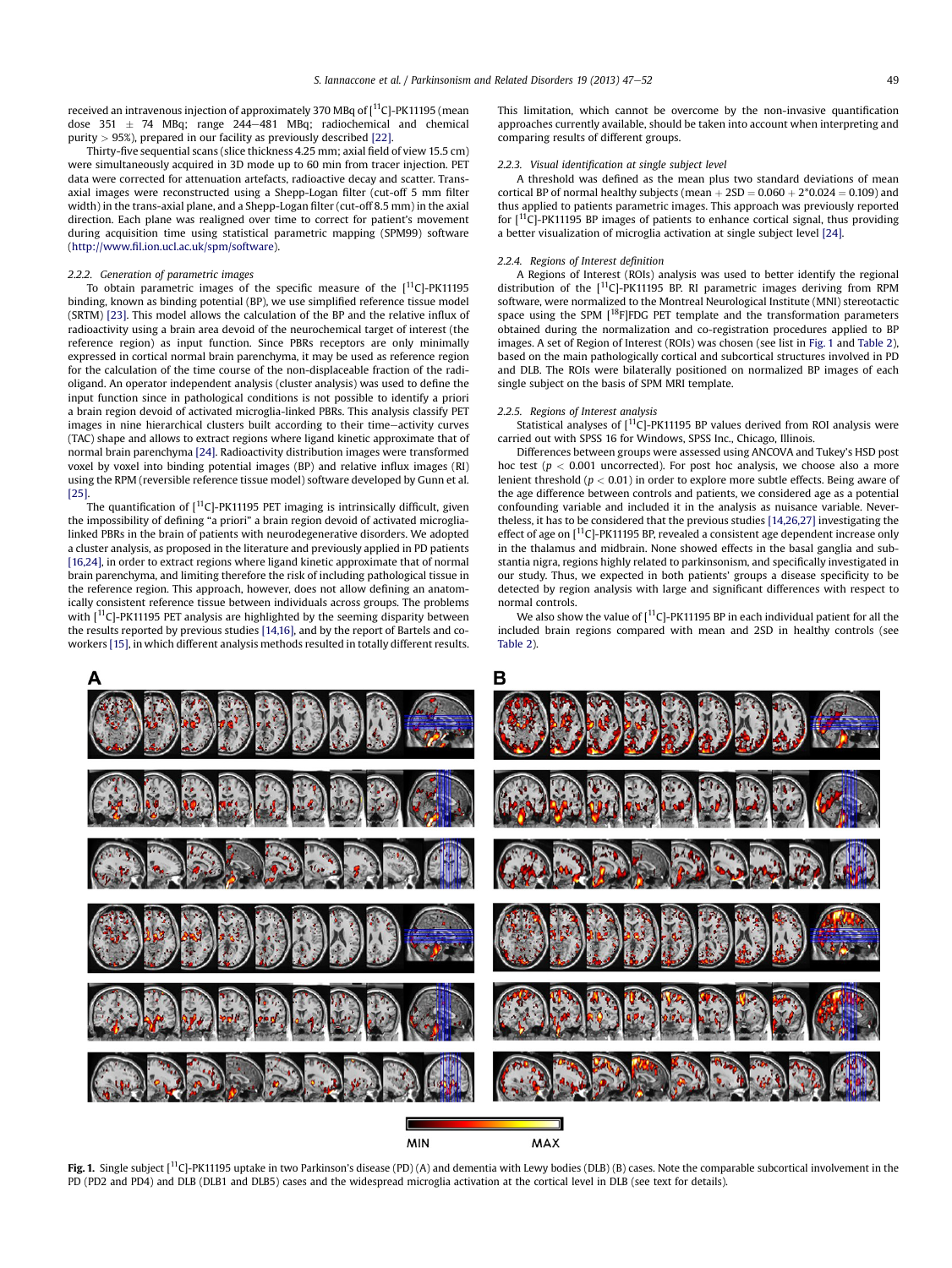#### <span id="page-3-0"></span>Table 2

ROIs [<sup>11</sup>C]-PK11195 binding potential (BP) mean values, SD and mean BP + 2SD values (in bold) for the group of healthy controls (CTR), and individual ROIs [<sup>11</sup>C]-PK11195 BP values, and mean BP and SD values for dementia with Lewy bodies (DLB) and Parkinson's disease (PD) groups. In bold, mean BP values of DLB and PD groups overcoming mean  $BP + 2 SD$  values of CTR group.

| Regions of Interest (ROIs) | FLC  | <b>PLC</b> | TLC  | TP   | PrC  | OMC  | <b>OLC</b> | Ant CING | Post CING | CBL  | <b>HIPP</b> | AMYG | CAU  | <b>PUT</b> | <b>THAL</b> | <b>SN</b> |
|----------------------------|------|------------|------|------|------|------|------------|----------|-----------|------|-------------|------|------|------------|-------------|-----------|
| <b>CTR</b>                 |      |            |      |      |      |      |            |          |           |      |             |      |      |            |             |           |
| Mean                       | 0.06 | 0.06       | 0.06 | 0.04 | 0.06 | 0.08 | 0.08       | 0.06     | 0.07      | 0.12 | 0.11        | 0.12 | 0.08 | 0.12       | 0.29        | 0.23      |
| SD.                        | 0.02 | 0.03       | 0.01 | 0.01 | 0.02 | 0.03 | 0.02       | 0.02     | 0.02      | 0.04 | 0.04        | 0.05 | 0.03 | 0.03       | 0.04        | 0.07      |
| $Mean + 2SD$               | 0.10 | 0.12       | 0.09 | 0.07 | 0.10 | 0.14 | 0.13       | 0.11     | 0.11      | 0.20 | 0.18        | 0.23 | 0.13 | 0.18       | 0.38        | 0.36      |
| <b>DLB</b>                 |      |            |      |      |      |      |            |          |           |      |             |      |      |            |             |           |
| $\mathbf{1}$               | 0.36 | 0.23       | 0.29 | 0.34 | 0.27 | 0.30 | 0.26       | 0.36     | 0.30      | 0.27 | 0.32        | 0.25 | 0.34 | 0.36       | 0.58        | 0.67      |
| 2                          | 0.13 | 0.23       | 0.24 | 0.24 | 0.20 | 0.24 | 0.21       | 0.15     | 0.21      | 0.28 | 0.26        | 0.30 | 0.09 | 0.21       | 0.43        | 0.59      |
| 3                          | 0.15 | 0.04       | 0.06 | 0.11 | 0.05 | 0.03 | 0.04       | 0.09     | 0.09      | 0.16 | 0.04        | 0.06 | 0.22 | 0.15       | 0.31        | 0.33      |
| 4                          | 0.15 | 0.20       | 0.17 | 0.10 | 0.25 | 0.12 | 0.21       | 0.25     | 0.14      | 0.19 | 0.03        | 0.07 | 0.12 | 0.19       | 0.38        | 0.48      |
| 5                          | 0.22 | 0.16       | 0.21 | 0.26 | 0.22 | 0.21 | 0.23       | 0.23     | 0.28      | 0.26 | 0.23        | 0.29 | 0.32 | 0.30       | 0.41        | 0.37      |
| 6                          | 0.06 | 0.07       | 0.05 | 0.07 | 0.13 | 0.15 | 0.12       | 0.02     | 0.10      | 0.13 | 0.06        | 0.11 | 0.05 | 0.16       | 0.30        | 0.34      |
| Mean                       | 0.18 | 0.16       | 0.17 | 0.18 | 0.19 | 0.18 | 0.18       | 0.18     | 0.19      | 0.21 | 0.16        | 0.18 | 0.19 | 0.23       | 0.40        | 0.46      |
| SD                         | 0.10 | 0.08       | 0.10 | 0.11 | 0.08 | 0.10 | 0.08       | 0.12     | 0.09      | 0.06 | 0.13        | 0.11 | 0.12 | 0.08       | 0.10        | 0.14      |
| PD                         |      |            |      |      |      |      |            |          |           |      |             |      |      |            |             |           |
|                            | 0.11 | 0.10       | 0.10 | 0.17 | 0.13 | 0.10 | 0.16       | 0.14     | 0.11      | 0.24 | 0.13        | 0.28 | 0.16 | 0.25       | 0.33        | 0.41      |
| 2                          | 0.09 | 0.06       | 0.07 | 0.10 | 0.07 | 0.09 | 0.10       | 0.13     | 0.14      | 0.25 | 0.14        | 0.17 | 0.19 | 0.21       | 0.39        | 0.33      |
| 3                          | 0.13 | 0.12       | 0.20 | 0.15 | 0.16 | 0.12 | 0.17       | 0.14     | 0.17      | 0.14 | 0.11        | 0.17 | 0.14 | 0.18       | 0.35        | 0.42      |
| 4                          | 0.12 | 0.14       | 0.13 | 0.14 | 0.10 | 0.14 | 0.27       | 0.15     | 0.06      | 0.14 | 0.17        | 0.21 | 0.18 | 0.21       | 0.40        | 0.41      |
| 5                          | 0.17 | 0.19       | 0.16 | 0.10 | 0.16 | 0.09 | 0.13       | 0.20     | 0.15      | 0.11 | 0.26        | 0.25 | 0.23 | 0.30       | 0.39        | 0.56      |
| 6                          | 0.11 | 0.07       | 0.11 | 0.06 | 0.10 | 0.16 | 0.13       | 0.11     | 0.14      | 0.14 | 0.10        | 0.09 | 0.10 | 0.17       | 0.34        | 0.57      |
| Mean                       | 0.12 | 0.11       | 0.13 | 0.12 | 0.12 | 0.12 | 0.16       | 0.14     | 0.13      | 0.17 | 0.15        | 0.19 | 0.17 | 0.22       | 0.37        | 0.45      |
| SD                         | 0.03 | 0.05       | 0.05 | 0.04 | 0.04 | 0.03 | 0.06       | 0.03     | 0.04      | 0.06 | 0.06        | 0.07 | 0.05 | 0.05       | 0.03        | 0.09      |

FLC, frontal lateral cortex; PLC, parietal lateral cortex; TLC, temporal lateral cortex; TP, temporal pole; PrC, precuneus; OMC, occipital medial cortex; OLC, occipital lateral cortex; Ant CING and Post CING, anterior and posterior cingulate cortices; CBL, cerebellum; HIPP, hippocampus; AMYG, amygdale; CAU, caudate; PUT, putamen; THAL, thalamus; SN, substantia nigra.

#### 2.3. CSF proteins carbonylation assay

CSF samples  $(0.8-1$  mL) were collected in 2 mL plastic transfer tubes by means of lumbar puncture. The analyzed samples were from 5 PD patients (PD1; PD2; PD3; PD4; PD5 cases described in [Table 1\)](#page-1-0), all 6 DLB patients and 12 healthy controls (HC). Immediately after collection, the CSF samples were transferred in 1,5 mL polypropylene tubes (Eppendorf, Milan, IT) and centrifuged (1100 rpm, 8 min at 4  $\degree$ C) to eliminate cells. Then, protein concentrations were determined by the Bradford method. The samples were immediately processed in order to avoid artifactual environmental oxidation. The eventual red blood cells contamination of CSF was evaluated by hemoglobin detection measured by WB with specific antibodies (Santa Cruz SC31110, CA). PD3 sample resulted positive, so excluded by the carbonylation analysis.

Carbonylation analysis was thus performed in 10 patients (4 PD and 6 DLB) by means of the OxyBlot Protein Oxidation Detection Kit (Chemicon, USA) on the basis of carbonyl group derivatization with 2,4-dinitrophenilhydrazine (DNPH) performed on 100 µg of total CSF proteins as described by manufacturer's instructions.

After derivatization, proteins were resolved by 12% acrylamide SDS-PAGE and electro-transferred onto nitrocellulose membranes as previously described [\[28\];](#page-5-0) carbonyl groups were detected by Western blot (WB) performed with an anti-DNPH antibody, as in Oliveri et al. [\[29\].](#page-5-0) Images were acquired by means of a laser densitometer (Molecular Dynamics, Sunnyvale, CA), and evaluation of relative abundance of carbonylation consisted in the analysis of optical density (OD) by means of Progenesis PG240 software (Nonlinear dynamics, Newcastle, UK) normalized on the Ponceau staining as loading control [\[30\].](#page-5-0)

Statistical analysis of protein carbonylation levels was done by Mann-Whitney test since the data not passed the normality test for Gaussian distribution; twotailed p value was used for the comparison of two means and standard error.

# 3. Results

# 3.1.  $\int$ <sup>11</sup>C]-PK11195 PET imaging

Healthy subjects presented  $[$ <sup>11</sup>C]-PK11195 BP values comparable to those previously reported in literature [\[10,16,26\]](#page-5-0): the lowest in cortical ROIs (mean  $0.06 \pm 0.01$ ) and in the striatum (mean  $0.10 \pm 0.02$ ), and the highest in the thalamus (mean  $0.29 \pm 0.04)$ and pons (mean  $0.34 \pm 0.06$ ). In our control sample, Spearman correlation analysis failed to show any significant correlation between age and  $\left[$ <sup>11</sup>C]-PK11195 binding in all the selected regions. A trend toward an increase in tracer binding was present in our sample and limited to the thalamus, thus consistent with previous studies [\[14,26,27\].](#page-5-0)

# 3.1.1. Visual identification at single subject level

The visual inspection of the  $[$ <sup>11</sup>C]-PK11195 BP images in single subjects showed increased microglia activation in putamen and substantia nigra in all DLB and PD patients. DLB patients showed also increased  $[$ <sup>11</sup>C]-PK11195 BP in the caudate, and an extended microglial activation in several cortical regions, heterogeneously distributed among patients. In few PD cases BP increases were present also at the anterior cingulate and medial prefrontal regions (see [Fig. 1](#page-2-0)A and B as examples).

## 3.1.2. Regions of Interest analysis

ANCOVA showed a significant ( $p < 0.001$ ) group level effect on [<sup>11</sup>C]-PK11195 BP, thus revealing the differences in PD and DLB patients compared to normal controls. Post Hoc comparisons showed in DLB patients significant BP increases both in subcortical (basal ganglia, substantia nigra) and cortical regions, involving several associative areas, as well as the cerebellum, whereas in the PD group, a more limited pattern of microglia activation, affecting only the putamen and substantia nigra was present (see [Fig. 2\)](#page-4-0).

As shown in Table 2 individual patients' BP differed from controls, overcoming in several regions the 2SD.

# 3.2. Analysis of CSF proteins carbonylation

Analysis of total protein carbonylation in the CSF from both DLB and PD patients showed significantly greater levels compared to controls ( $p = 0.0044$  PD vs. controls and  $p = 0.017$  DLB vs. controls, respectively by Mann–Whitney test; PD:  $n = 4$ , OD 132.31  $\pm$  23.22 SEM; DLB:  $n = 6$ , OD 96.91  $\pm$  17.02 SEM; controls:  $n = 12$ ,  $48.96 \pm 5.96$  SEM). No statistical difference was observed between DLB and PD groups ( $p = 0.2571$ ). These results demonstrated that CSF proteins undergo oxidative modifications even at an early stage of the pathological events in both disorders.

# 4. Discussion

This study reports for the first time the activation of microglial cells in DLB assessing in vivo the amount and the anatomical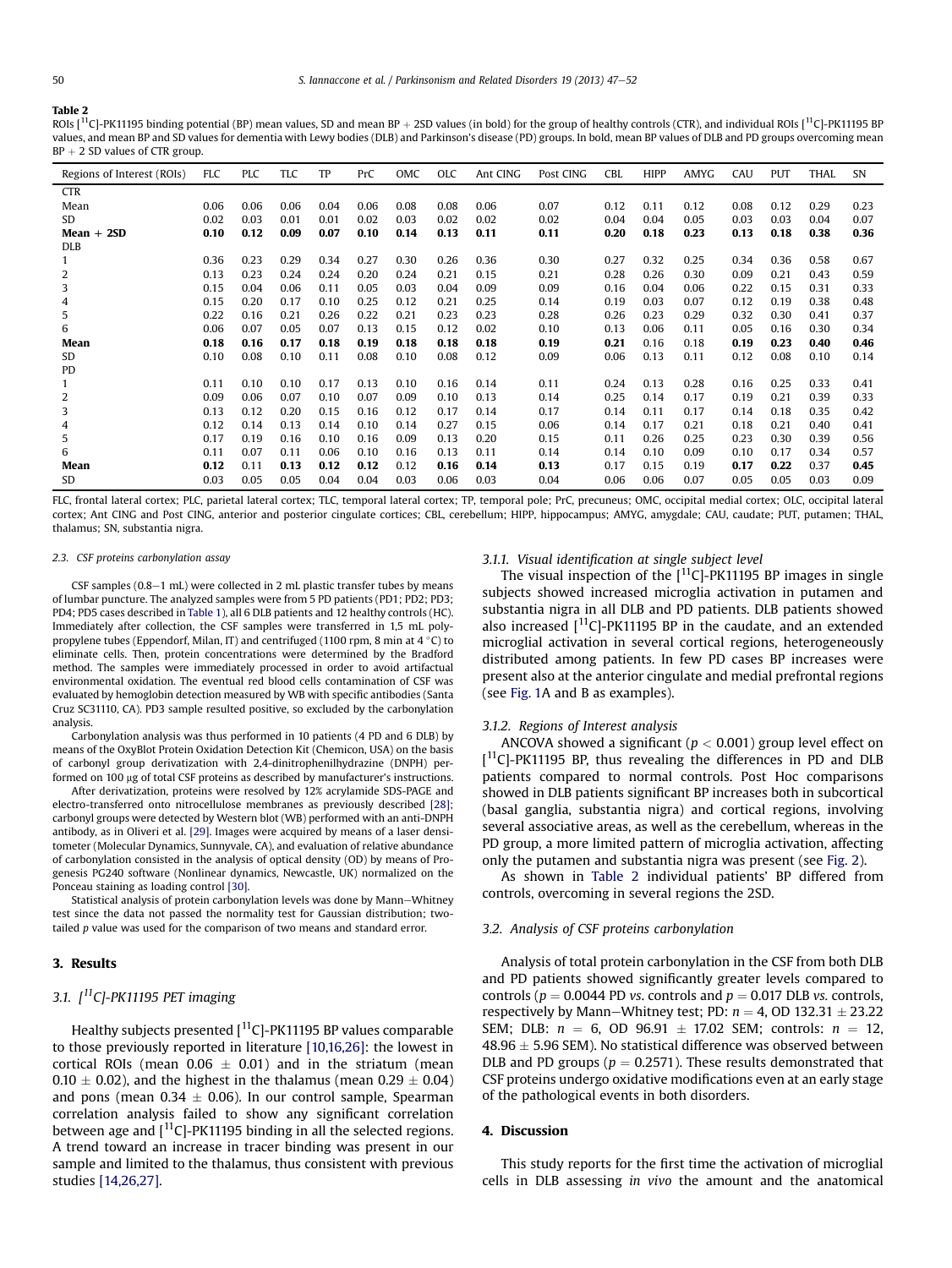<span id="page-4-0"></span>

Fig. 2. Bar graph of regional  $[11C]$ -PK11195 binding potential (BP) in healthy controls (CTR), and dementia with Lewy bodies (DLB) and Parkinson's disease (PD) patients. Asterisks indicate statistically significant differences between DLB and PD patients, respectively, versus CTR on Tukey's post hoc test. Statistic threshold:  $* p < 0.01$ ,  $^{***}p$  < 0.001. FLC, frontal lateral cortex; PLC, parietal lateral cortex; TLC, temporal lateral cortex; TP, temporal pole; PrC, precuneus; OMC, occipital medial cortex; OLC, occipital lateral cortex; Ant CING and post CING, anterior and posterior cingulate cortices; CBL, cerebellum; HIPP, hippocampus; AMYG, amygdale; CAU, caudate; PUT, putamen; THAL, thalamus; SN, substantia nigra.

distribution of neuroinflammatory response in a very early disease phase. It provides new evidence for an active role of microglia in DLB at the nigro-striatal pathway and at cortical level [\[7\]](#page-5-0), suggesting a specific pattern of topographical distribution of  $[11C]$ -PK11195 BP. It well corresponds to the deposition of Lewy bodies which involves the whole brain cortex, and in particular frontal and temporal regions. According to the three neuropathological phenotypes (brainstem, transitional/limbic, and diffuse neocortical) [\[19\]](#page-5-0), neuroinflammatory changes may thus occur at several cortical regions in DLB. The presence of microglia activation in the substantia nigra and putamen was comparable to that found in the PD patient group, whose inflammatory pattern confirmed previous PET findings  $[14-16]$  $[14-16]$  $[14-16]$  in agreement with the neuropathological distribution of microglia activation, which mostly involves the pars compacta of the substantia nigra, close to the site of dopaminergic neurons degeneration [5].

We confirmed an increased BP in PD patients also in the putamen, whose neuroinflammatory changes are probably due to neurodegeneration of nigral dopaminergic projections [\[16,31\].](#page-5-0) Possibly, changes in microglial activation are likely to occur in parallel with loss of dopaminergic terminals, as further demonstrated in some PD cases in this series, in which we found microglia activation also in the anterior cingulate cortex and prefrontal regions (see [Table 2](#page-3-0) and Fig. 2). According to Braak's stages [\[32\],](#page-5-0) neuropathological changes in PD occur firstly in substantia nigra and brainstem in general, and later in basal ganglia and cingulate cortex or associative cortical areas. Considering the anatomical correspondence between neuropathological changes and in vivo PET microglia activation, neuroinflammation in PD may be an early but chronic process that intensifies during progressive neurodegeneration, as also suggested by a previous study reporting higher BP values in advanced PD patients compared to de novo PD [\[15\]](#page-5-0). Thus, while neurodegeneration in PD specifically induces selective cell loss in the substantia nigra and damage to the nigrostriatal pathways, with a secondary involvement of subcortical and cortical structures [6], the neuropathological hallmarks in DLB are more diffuse up to the associative cerebral cortex, since the beginning [\[19\].](#page-5-0) Besides, microglial activation in DLB, might be also associated and influenced by amyloid plaques formation [\[33\].](#page-5-0)

The different and significant group-effects in the neuroinflammatory patterns were also evident at the single subject level (see [Fig. 1\)](#page-2-0).

Although a pilot study, our results highly suggest that  $[$ <sup>11</sup>C]-PK11195 PET imaging represents a neuroanatomical indicator of neuroinflammation even in early disease phase. Moreover, this PET study provides individual relevant information on pattern location and spreading of neuroinflammation. Noteworthy, microglia activation was present in the very early disease phase (all patients were within 1 year from the clinical onset), possibly reflecting a change from a healthy brain to the beginning of the pathological process. Though microglia activation is not a disease specific marker, as the region analysis documented, it provides important topographical information that revealed consistency and differences in the two patient groups.

Furthermore, both DLB and PD patients showed comparable high levels of carbonylated proteins reflecting unspecific CSF oxidative sufferance and changes in the environment surrounding the degenerating brain tissue, as reported in other neurodegenerative conditions [\[27\].](#page-5-0) This might reflect accelerated protein aging, likely induced by oxidative pathological processes [\[34,35\].](#page-5-0) Postmortem study in PD patients documented indeed alterations occurring in a range of cytokines both in the nigro-striatal system and in the CSF [6].

Overall, despite the limitation of the study, mostly concerning sample-size and quantification of  $\lceil 11C \rceil$ -PK11195 PET imaging, these in vivo findings in DLB and PD subjects with a 4-year clinical followup confirmed diagnosis and typical disease course, support specific neuroinflammatory signatures that might be helpful in monitoring future interventional trials, even at a single subject level, and in the early phase of the disease. Nevertheless, longitudinal studies are needed to evaluate the association of biomarker evidence for microglial activation with clinical disease progression to better clarify the harmful or protective role of microglial activation in neurodegenerative disorders.

# Disclosure of interest

None of the authors report any disclosures.

### Acknowledgments

We acknowledge Dr. Alessandra Marcone for having provided two DBL subjects and Mario Matarrese for  $[$ <sup>11</sup>C]-PK11195 delivery. The study was supported by the DIMI LSHB-CT-2005-512146. MA was supported by Fondazione CARIPLO (Nobel-Guard project) and by MoH, RF07-ALS.

#### References

- [1] Bartels AL, Leenders KL. Neuroinflammation in the pathophysiology of Parkinson's disease: evidence from animal models to human in vivo studies with [ <sup>11</sup>C]-PK11195 PET. Mov Disord 2007 Oct 15;22(13):1852–6
- [2] Schapira AH, Jenner P. Etiology and pathogenesis of Parkinson's disease. Mov Disord 2011 May; 26(6): 1049-55.
- [3] Dawson TM, Dawson VL. Molecular pathways of neurodegeneration in Parkinson's disease. Science 2003 Oct 31;302(5646):819-22
- [4] Dalle-Donne I, Giustarini D, Colombo R, Rossi R, Milzani A. Protein carbonylation in human diseases. Trends Mol Med 2003 Apr;9(4):169-76.
- McGeer PL, Itagaki S, Boyes BE, McGeer EG. Reactive microglia are positive for HLA-DR in the substantia nigra of Parkinson's and Alzheimer's disease brains. Neurology 1988 Aug;38(8):1285-91.
- [6] Imamura K, Hishikawa N, Sawada M, Nagatsu T, Yoshida M, Hashizume Y. Distribution of major histocompatibility complex class II-positive microglia